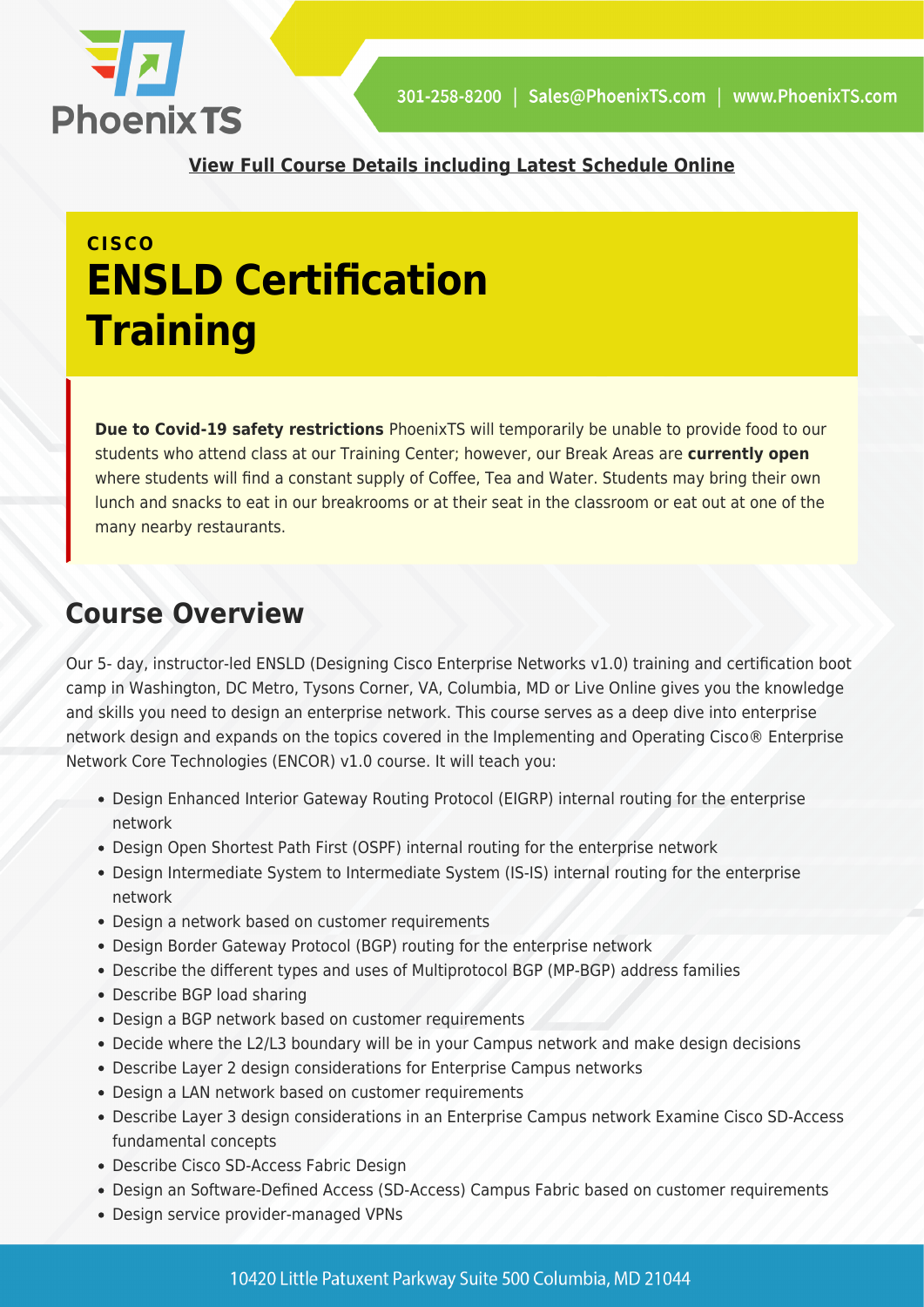

- Design enterprise-managed VPNs
- Design a resilient WAN
- Design a resilient WAN network based on customer requirements
- Examine the Cisco SD-WAN architecture
- Describe Cisco SD-WAN deployment options
- Design Cisco SD-WAN redundancy
- Explain the basic principles of QoS
- Design Quality of Service (QoS) for the WAN
- Design QoS for enterprise network based on customer requirements
- Explain the basic principles of multicast
- Designing rendezvous point distribution solutions
- Describe high-level considerations when doing IP addressing design
- Create an IPv6 addressing plan
- Plan an IPv6 deployment in an existing enterprise IPv4 network
- Describe the challenges that you might encounter when transitioning to IPv6
- Design an IPv6 addressing plan based on customer requirements
- Describe Network APIs and protocols
- Describe Yet Another Next Generation (YANG), Network Configuration Protocol (NETCONF), and Representational State Transfer Configuration Protocol (RESTCONF)

This course also helps you prepare to take the exam, Designing Cisco Enterprise Networks v1.0 (ENSLD 300-420), which is part of the CCNP Enterprise and Cisco Certified Specialist – Enterprise Design certifications.

## **Schedule**

Currently, there are no public classes scheduled. Please contact a Phoenix TS Training Consultant to discuss hosting a private class at 240-667-7757.

### **Course Outline**

#### **Lecture Content**

- Designing EIGRP Routing
- Designing OSPF Routing
- Designing IS-IS Routing
- Designing BGP Routing and Redundancy
- Understanding BGP Address Families
- Designing the Enterprise Campus LAN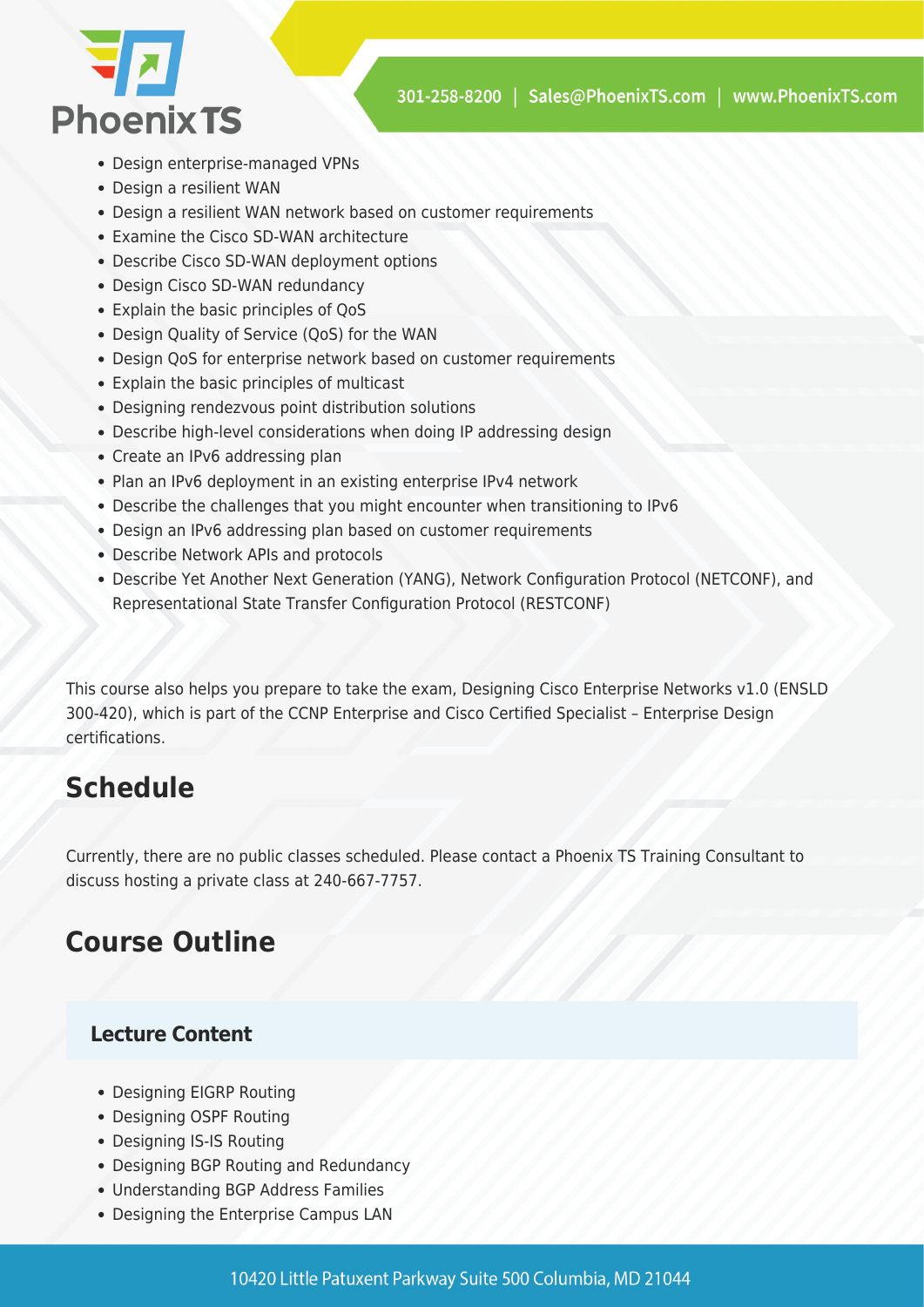

- Designing the Layer 2 Campus
- Designing the Layer 3 Campus
- Discovering the Cisco SD-Access Architecture
- Exploring Cisco SD-Access Fabric Design
- Designing Service Provider-Managed VPNs
- Designing Enterprise-Managed VPNs
- Designing WAN Resiliency
- Examining Cisco SD-WAN Architectures Cisco SD-WAN Deployment Design Considerations
- Designing Cisco SD-WAN Routing and High Availability
- Understanding QoS Designing LAN and WAN QoS
- Exploring Multicast with Protocol-Independent Multicast-Sparse Mode
- Designing Rendezvous Point Distribution Solutions
- Designing an IPv4 Address Plan Exploring IPv6
- Deploying IPv6 Introducing Network APIs and Protocols
- Exploring YANG, NETCONF, RESTCONF, and Model-Driven Telemetry

### **Lab Outline**

- Designing Enterprise Connectivity
- Designing an Enterprise Network with BGP Internet Connectivity
- Designing an Enterprise Campus LAN
- Designing Resilient Enterprise WAN
- Designing QoS in an Enterprise Network
- Designing an Enterprise IPv6 Network

## **Exam Information**

### **ENSLD Certification Exam 300-420 Details:**

- Number of Ouestions: 50-60
- Passing Score: 80%
- Test Duration: 90 minutes
- Test Format: Multiple Choice, Multiple Answer, Drag and drop, Testlets, Simlets, Router & Switch **Simulations**
- Test Delivery: Pearson VUE

#### **ENSLD Certification Exam Domains:**

Exam tests candidates on the following domains: